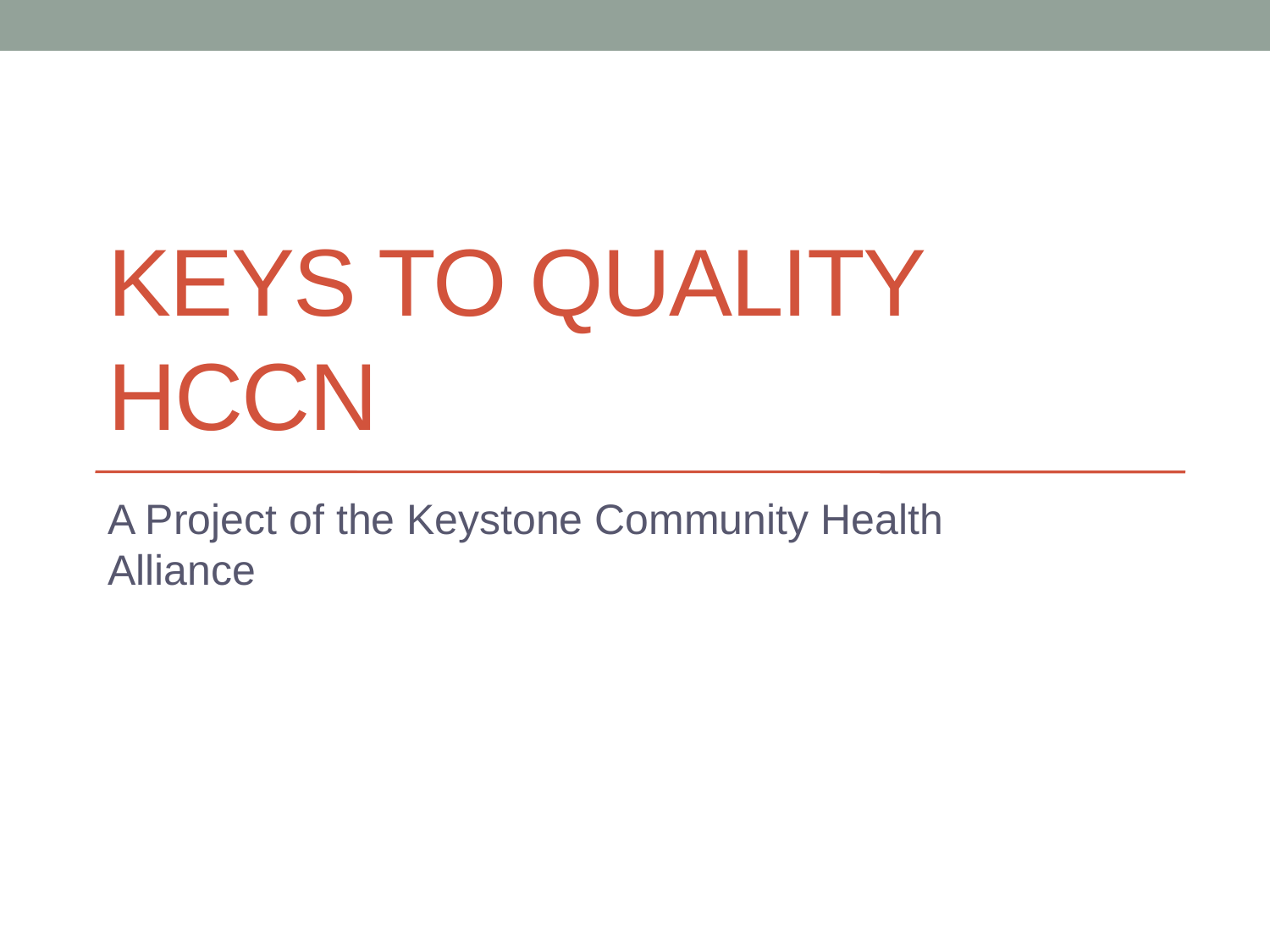## INTRODUCTIONS

NNCC and HCCN History **HCCN Staff** HRSA's HCCN Program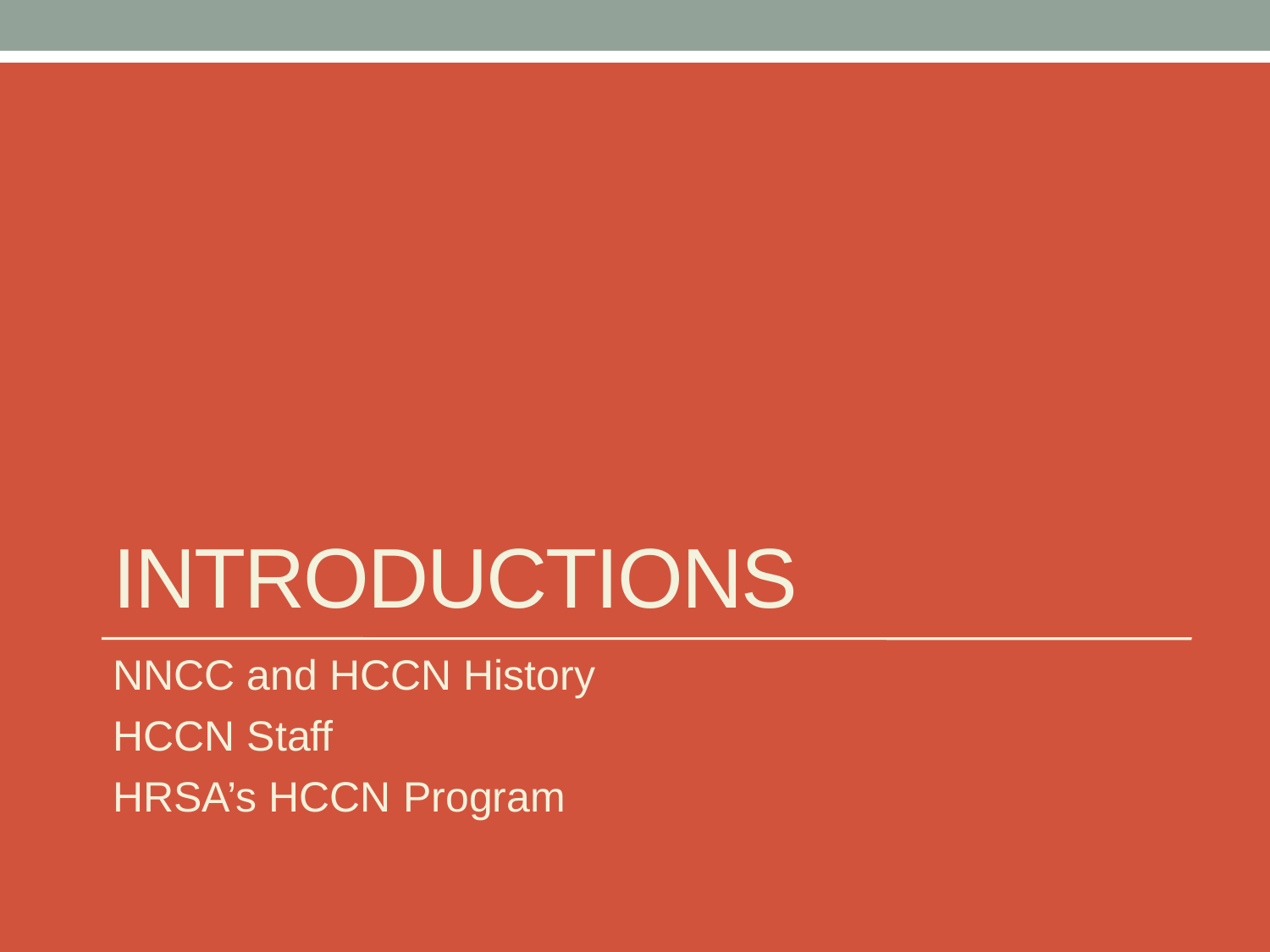## NNCC and HCCN Background

- 501(c)3 non-profit organization providing technical assistance and training services to member health centers for 20 years
- Since 2008 has held a National Cooperative Agreement with HRSA to provide TA services to FQHCs and other safety-net providers
- Administering the K2Q HCCN project on behalf of the participating health centers
- Provides day-to-day project management, program planning and critical activities of the K2Q HCCN
- Reports to PHMC on program activities and fiscal operations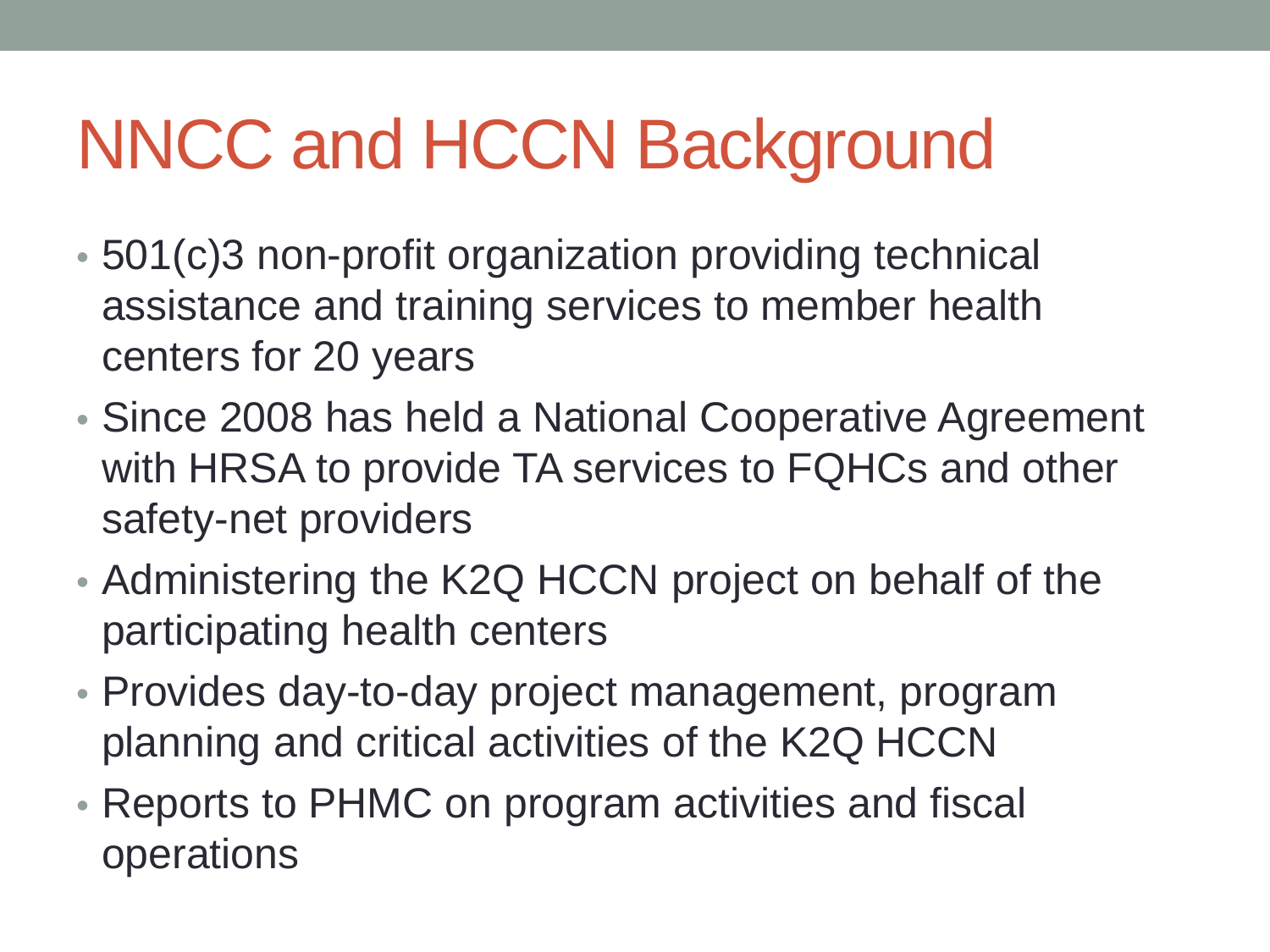### National Nurse-Led Care Consortium

Casey Alrich, Director of Practice Transformation and Quality Improvement, NNCC HCCN Project Director 215-731-2440 [calrich@nncc.us](mailto:calrich@nncc.us)

Jennifer McGalliard, Health IS Manager, PHMC Meaningful Use, Privacy and Security Training Primary Contact - HCCN 267-773-4351 [jmcgalliard@phmc.org](mailto:jmcgalliard@phmc.org)



Grace Lee, Director of HIT, NNCC CQM Reporting Assistance, 267-765-2381 [grace@nncc.us](mailto:glee@nncc.us)

a PHMC affiliate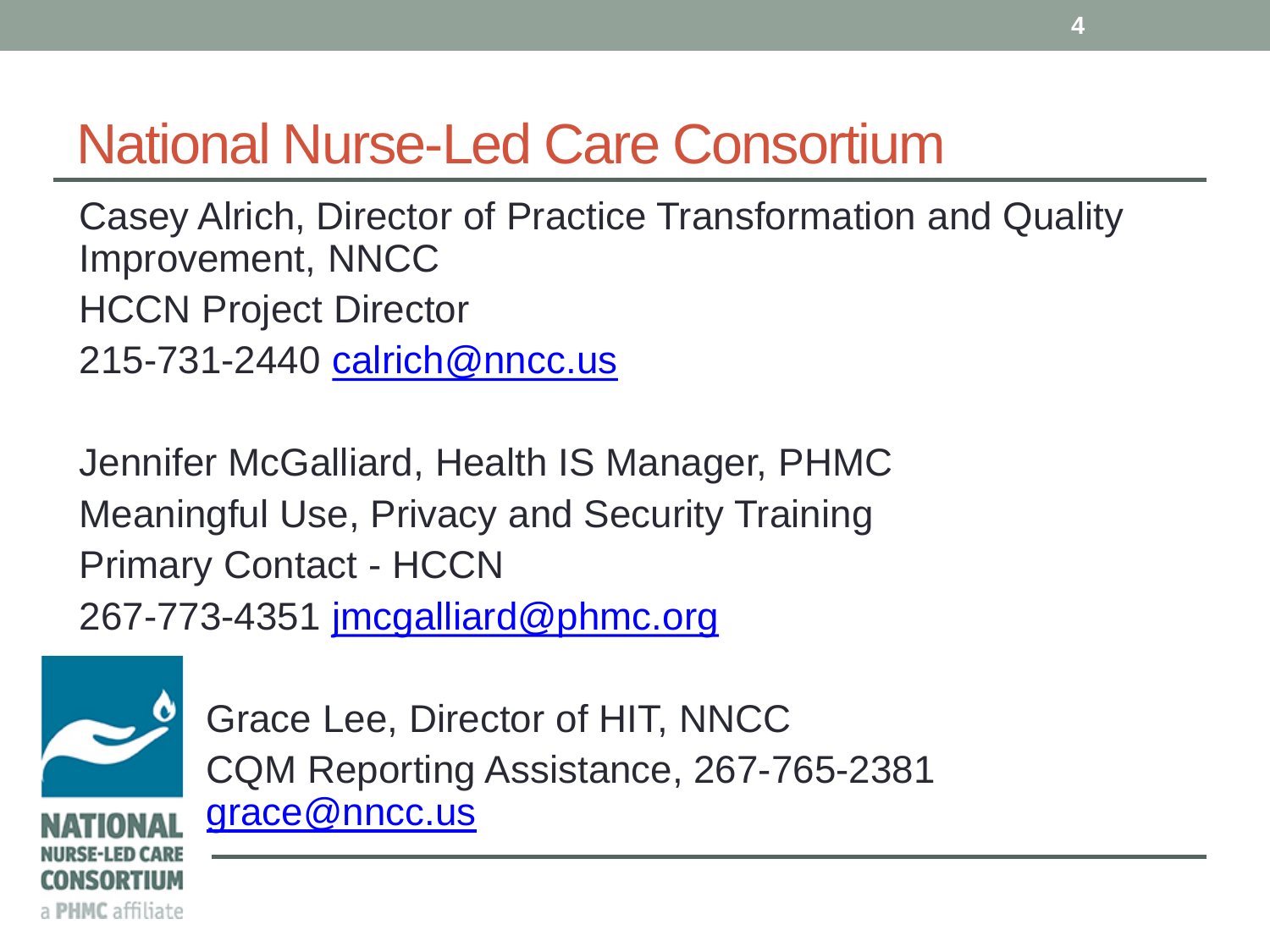### What is a Health Center Controlled Network?

- A group of safety net providers collaborating to improve access to care, enhance quality of care, and achieve cost efficiencies.
- Often began as purchasing groups
- Typically aligned geographically or around shared EHR system
- Sometimes costs associated for membership
- Participating health centers set goals and objectives for the HCCN to meet their needs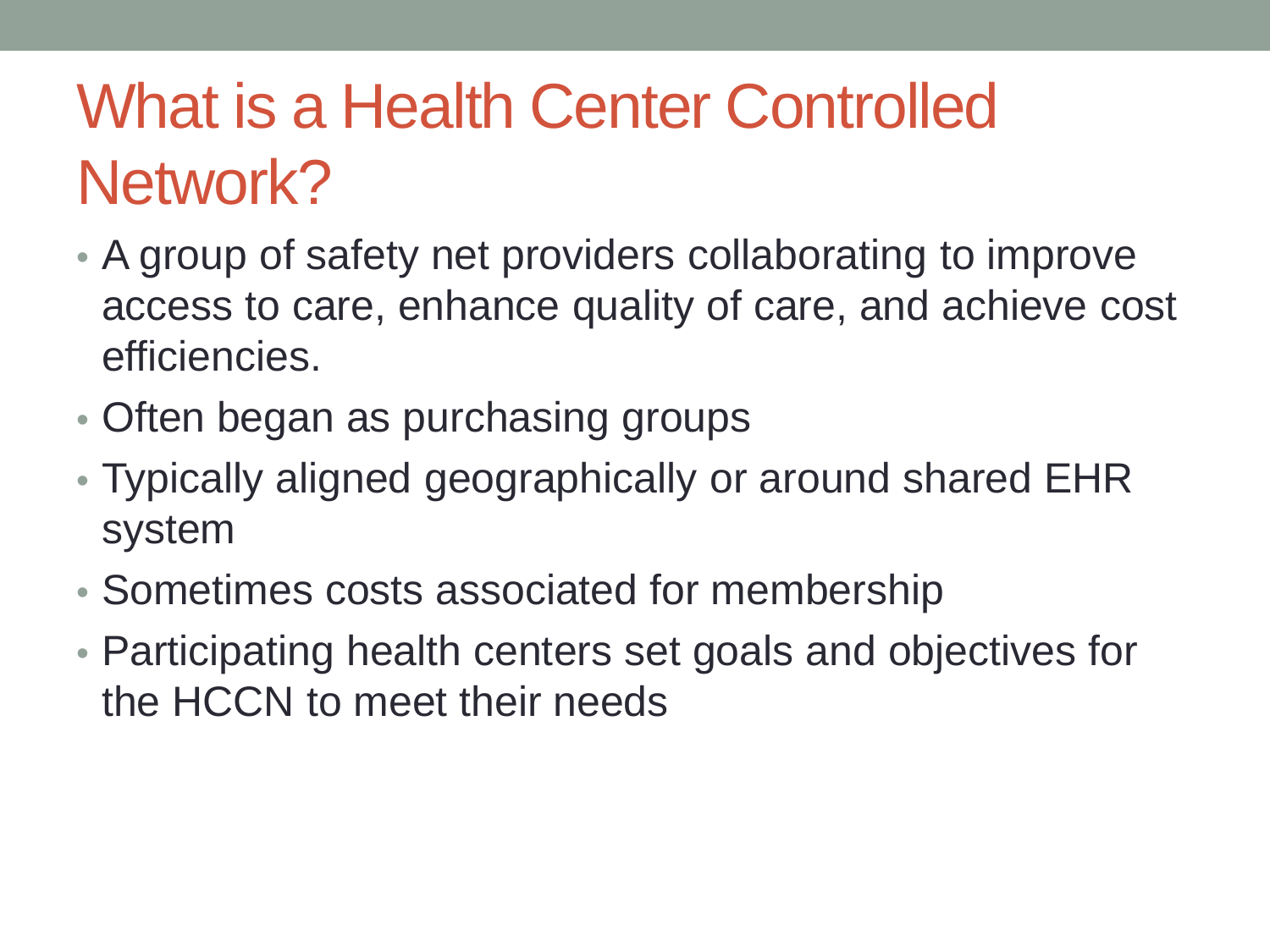## HRSA's HCCN Program

- HRSA funds 50 HCCNs across 41 states and PR
- Over 70% of Health Center Grantees participating
- Only 12 of 50 HCCNs are multi-state like ours
- Support HRSA goals and objectives:
	- Adopt and implement health IT systems
	- Enhance comprehensive data collection and reporting
	- Meet requirements of the Meaningful Use EHR Incentive Program
	- Improve clinical and operational quality, reduce costs and improve health outcomes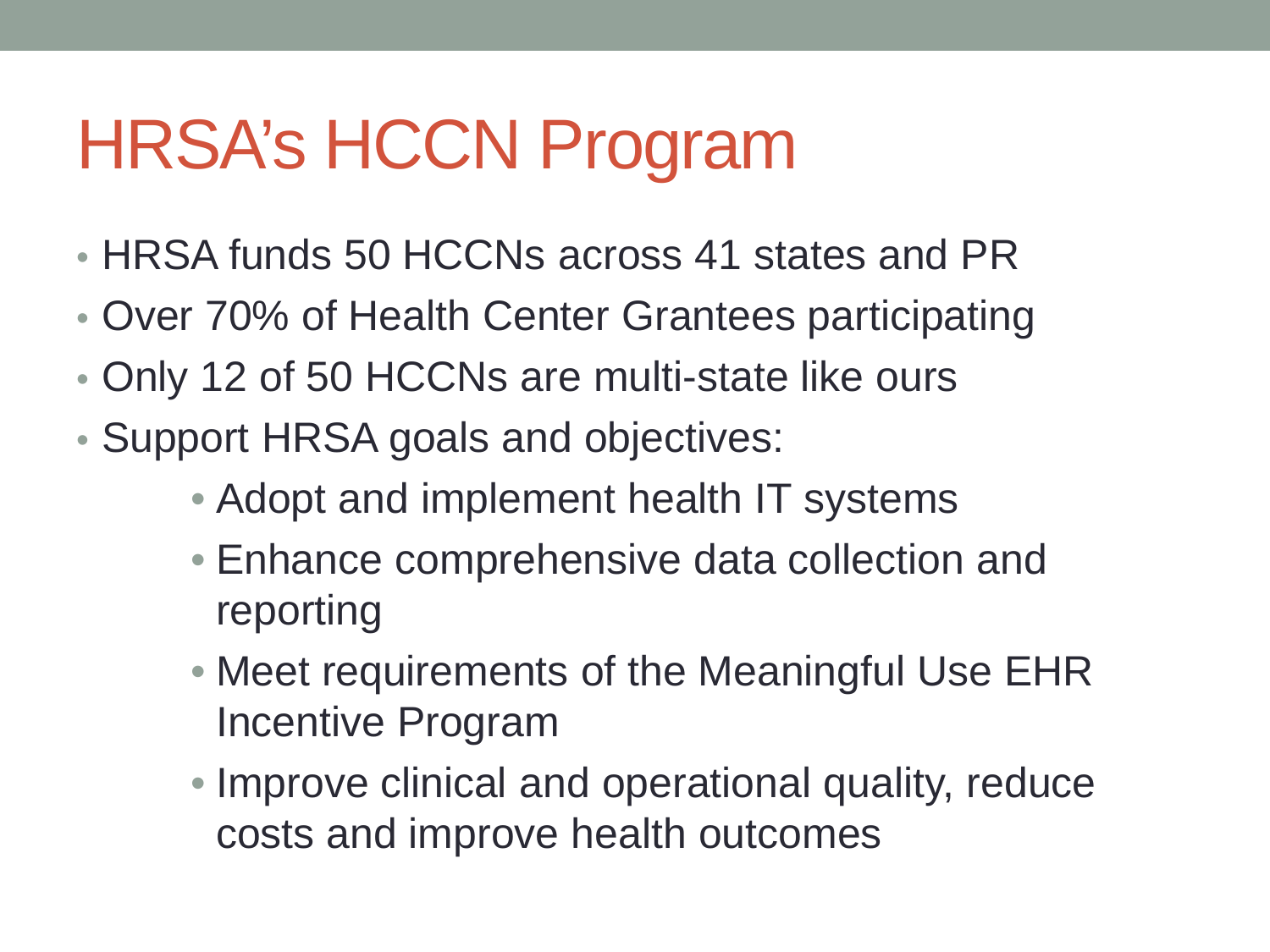## KEYS TO QUALITY HCCN BACKGROUND AND DETAILS

**Mission** HCCN and the Healthcare Environment K2Q HCCN Membership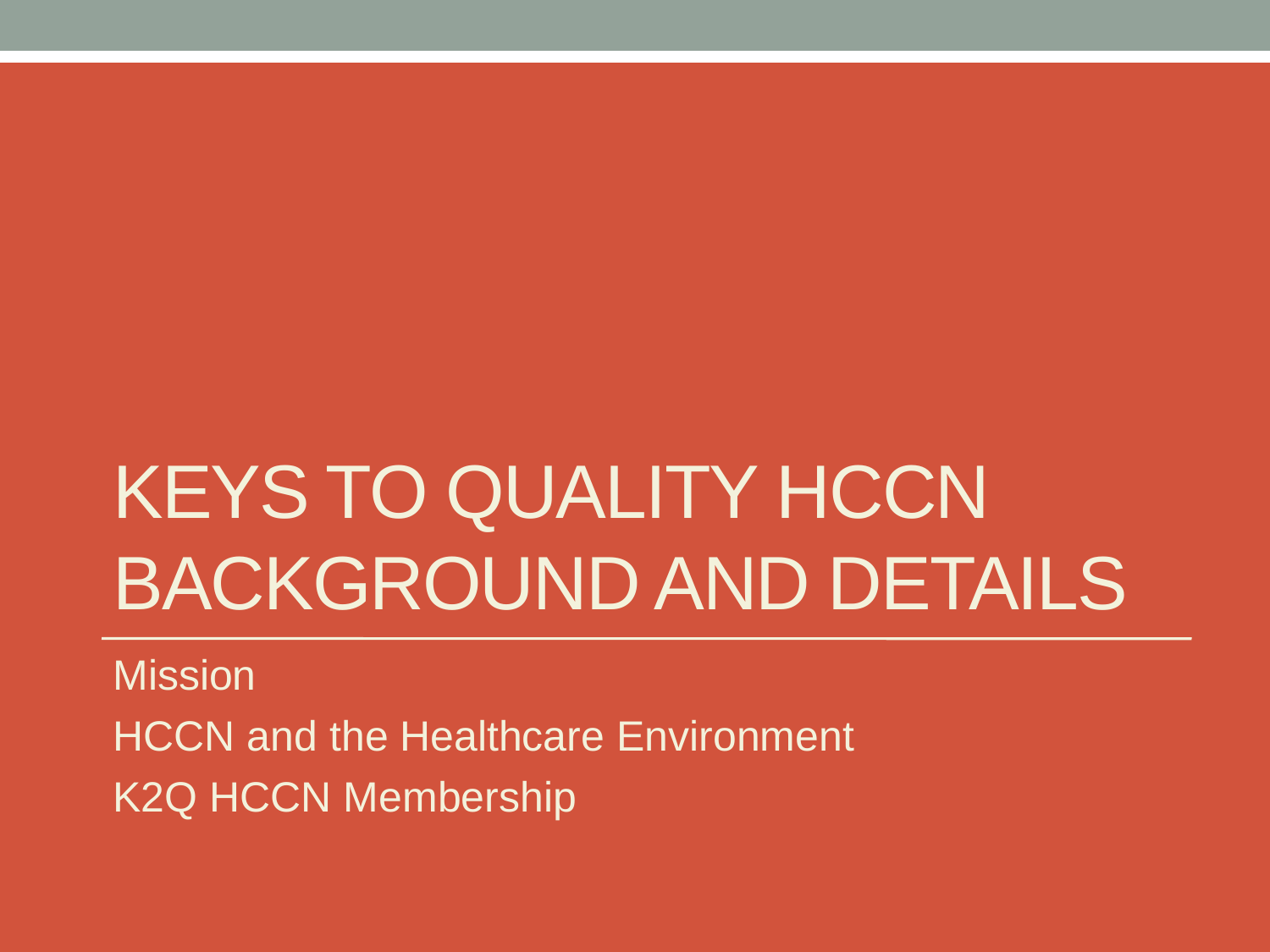## K2Q HCCN Mission

**Mission:** Strengthen the health IT and quality improvement capacity of participating health centers through individualized and peer technical assistance and internal capacity building.

### **Summary of the K2Q HCCN Program:**

- Public Health Management Corp is the official grantee
- National Nurse-Led Care Consortium administers project
- Maintaining focus on individualized assessments and work plans to address member need
- More of a focused menu of customizable activities
- Activities and services to help prepare members for the growing role of health IT in healthcare environment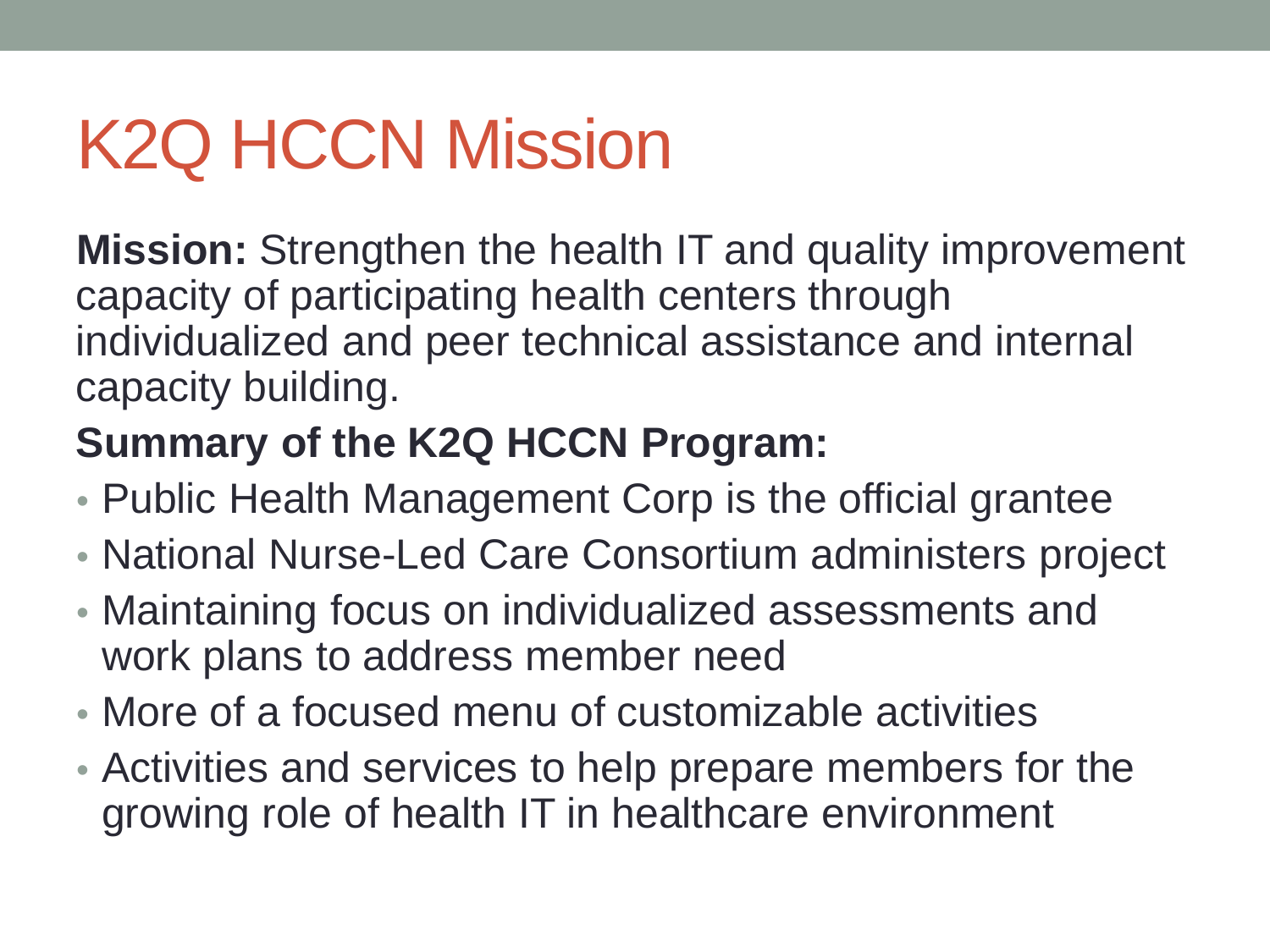- Monthly check-ins: Short, monthly meetings with each health center member to discuss ongoing projects, health center needs, and HCCN resources
- Bi-Monthly Advisory Committee Calls: Bi-monthly online meetings to review big-picture HCCN projects and share updates and new resources
- Annual Member Survey: An annual survey of member health center capabilities and needs as relates to health IT, quality reporting, and more
- Technical Assistance and Training: Support provided by HCCN staff or through 3rd party consultants for individualized projects or peer-training activities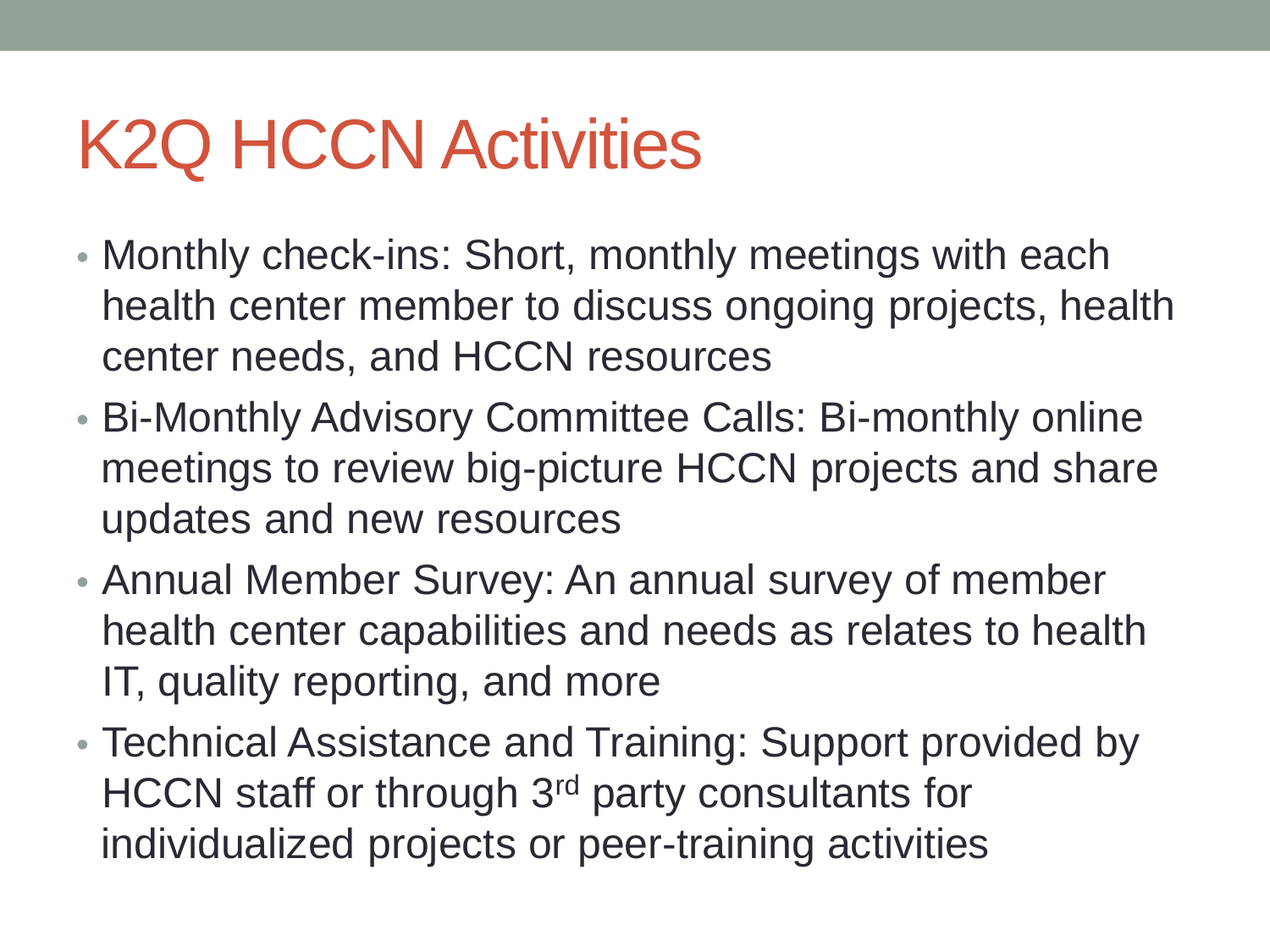## Changing Healthcare Environment

- K2Q HCCN programming preparing members for a changing healthcare environment
- **CMS' Quality Payment Program**  first major foray into value-based reimbursement:
	- Report on the quality of care being delivered
	- Report on the quantity of care being delivered (FFS element)
	- Report on quality improvement activities of your practice
	- Use health IT to support quality and report results (Meaningful Use element)
- Federal agencies have indicated the skills necessary to succeed in this new healthcare environment
- K2Q HCCN Goals, Focus Areas and Activities geared towards these skills and competencies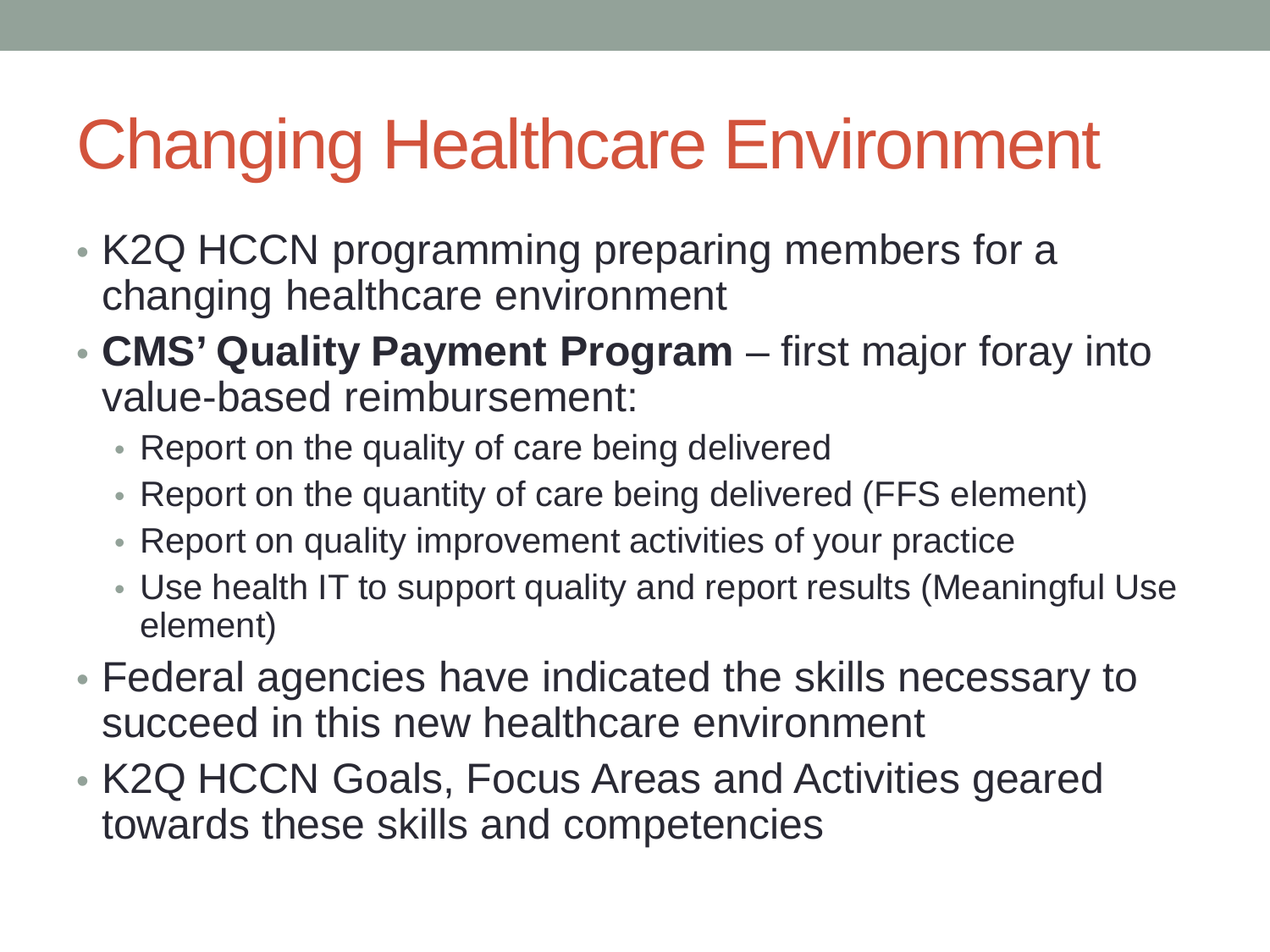## K2Q HCCN Membership

| <b>Grantee Name</b>                     | <b>City</b>    | <b>State</b> | <b>EHR</b>        |
|-----------------------------------------|----------------|--------------|-------------------|
| <b>EAST TENNESSEE STATE UNIVERSITY*</b> | "JOHNSON CITY" | <b>TN</b>    | Centricity        |
| <b>FAMILY FIRST HEALTH CORPORATION</b>  | "YORK"         | <b>PA</b>    | athenaHealth      |
| <b>HAMILTON HEALTH CENTER, INC.</b>     | "HARRISBURG"   | <b>PA</b>    | <b>SuccessEHS</b> |
| PEOPLE'S COMMUNITY CLINIC               | "AUSTIN"       | <b>TX</b>    | <b>NextGen</b>    |
| PUBLIC HEALTH MANAGEMENT                | "PHILADELPHIA" | PA           | <b>Allscripts</b> |
| <b>CORPORATION*</b>                     |                |              |                   |
| <b>SANTA CRUZ WOMEN'S HEALTH</b>        | "SANTA CRUZ"   | <b>CA</b>    | eClinicalWorks    |
| <b>CENTER</b>                           |                |              |                   |
| <b>TEXAS TECH UNIVERSITY HEALTH</b>     | "LUBBOCK"      | <b>TX</b>    | Cerner            |
| <b>SCIENCES CENTER*</b>                 |                |              |                   |
| <b>LA COMUNIDAD HISPANA*</b>            | "KENNETT       | <b>PA</b>    | Centricity        |
|                                         | <b>SQUARE"</b> |              |                   |
| <b>UNIVERSITY OF COLORADO DENVER*</b>   | "DENVER"       | CO           | <b>SuccessEHS</b> |
| <b>NEIGHBORHOOD HEALTH CENTERS</b>      | "ALLENTOWN"    | <b>PA</b>    | <b>PrimeSuite</b> |
| OF THE LEHIGH VALLEY                    |                |              |                   |
| <b>JEFFCARE</b>                         | "METAIRIE"     | LA           | <b>SuccessEHS</b> |
| <b>RUTGERS SCHOOL OF NURSING*</b>       | "NEWARK"       | <b>NJ</b>    | Centricity        |

\* Nurse led health center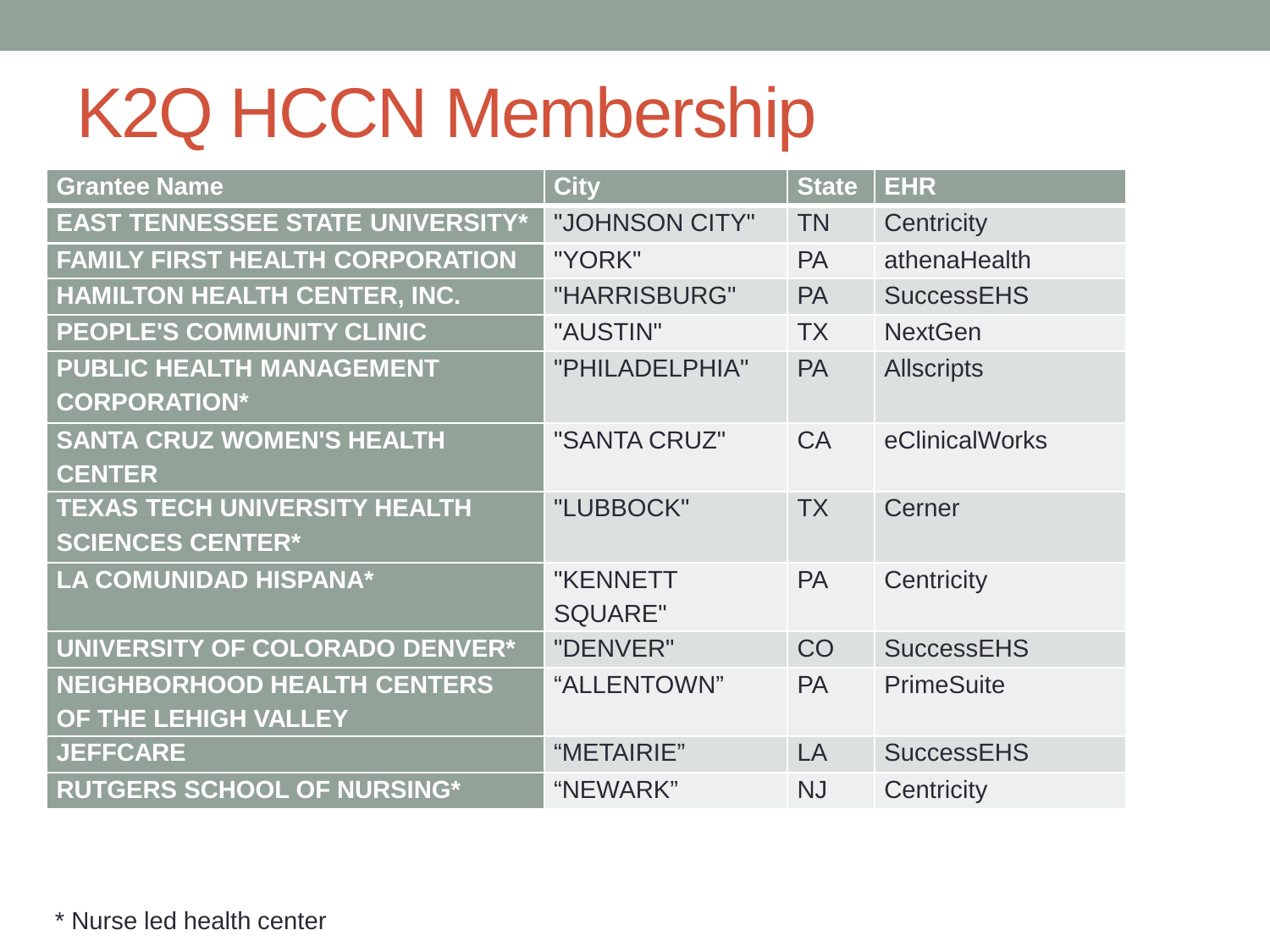## KEYS TO QUALITY HCCN GOALS AND PROJECTS

Goals and Focus Areas Activities for HCCN Members Specific Projects to Consider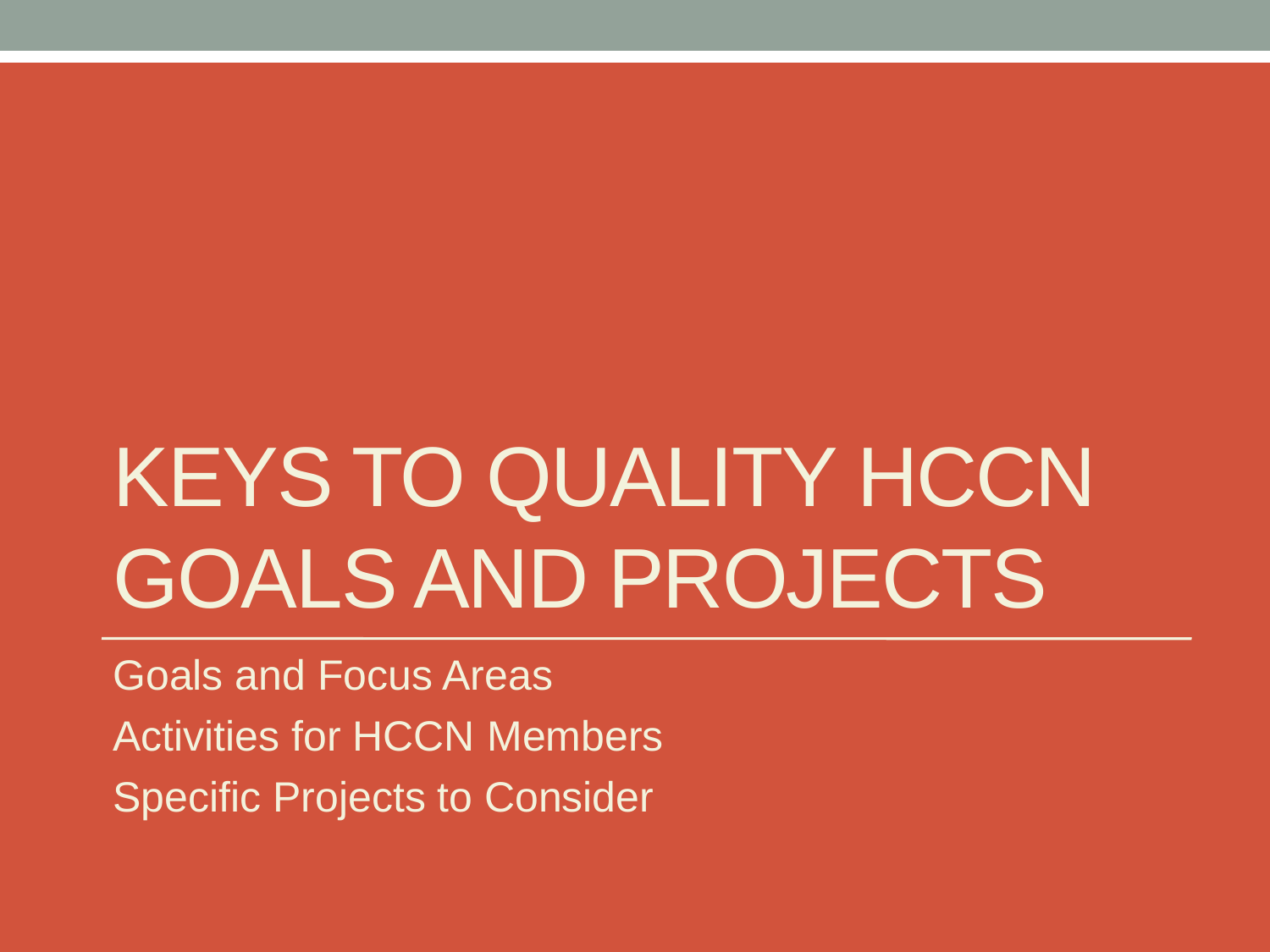## Keys to Quality HCCN Goals

• K2Q HCCN work plan focused on core elements necessary for effective use of health IT moving forward

| <b>Goals:</b>                                                                                                 | <b>Focus Areas:</b>                                               |                                            |                                                         |                                          |
|---------------------------------------------------------------------------------------------------------------|-------------------------------------------------------------------|--------------------------------------------|---------------------------------------------------------|------------------------------------------|
| Core A: Ensure Health IT<br>Implementation and<br><b>Meaningful Use</b>                                       | <b>A1: Certified EHR</b><br><b>Adoption and</b><br>Implementation |                                            | A2: Advance Meaningful<br>Use (Privacy and<br>Security) |                                          |
| <b>Core B: Support Data</b><br><b>Quality and Reporting</b>                                                   | B1: Data<br>Quality                                               | <b>B2: Health Center</b><br><b>Reports</b> | and Site Level Data                                     | <b>B3: Health</b><br>Data<br>Integration |
| <b>Core C: Facilitate Health</b><br>Information Exchange and<br><b>Population Health</b><br><b>Management</b> | C1: Health Information<br><b>Exchange</b>                         |                                            | <b>C2: Population Health</b><br>Management              |                                          |
| <b>Core D: Provide Quality</b><br><b>Improvement Services</b>                                                 | <b>D1: Clinical</b><br>Quality<br>Improvement                     | Quality                                    | <b>D2: Operational</b><br>Improvement                   | D3: Advance<br><b>PCMH Status</b>        |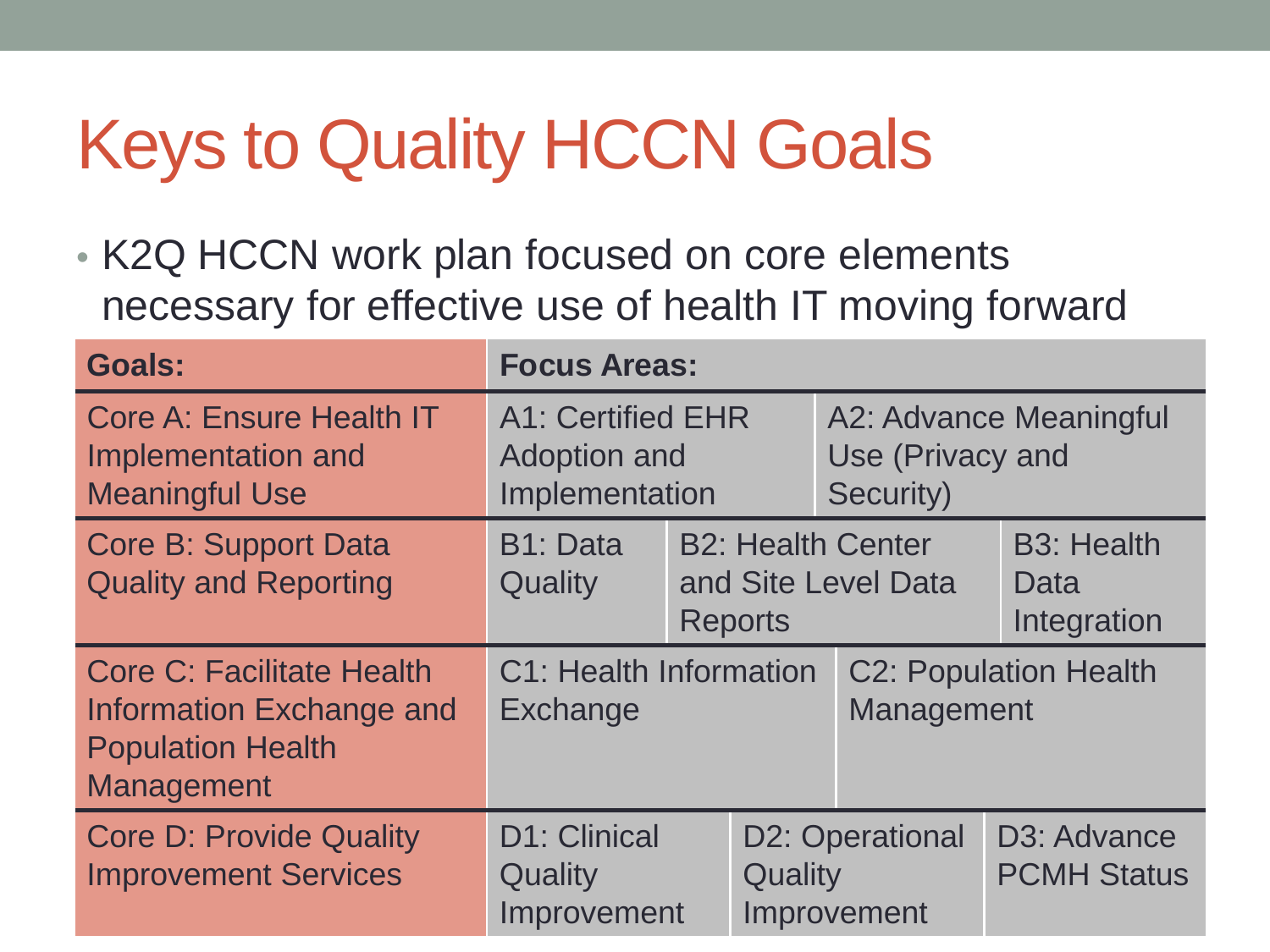• Core A: Health IT Implementation and Meaningful Use

| <b>Goal (due 7/31/19):</b>                                                                                                                                                                              | Activities (due 7/31/18)                                                                                                                       |                                                                                                                                                                                                                                                                                           |                                                                                                                    |
|---------------------------------------------------------------------------------------------------------------------------------------------------------------------------------------------------------|------------------------------------------------------------------------------------------------------------------------------------------------|-------------------------------------------------------------------------------------------------------------------------------------------------------------------------------------------------------------------------------------------------------------------------------------------|--------------------------------------------------------------------------------------------------------------------|
| A1: Increase the<br>percentage of<br><b>Participating Health</b><br><b>Centers with an ONC-</b><br>certified EHR system in<br>use to 100%                                                               | A1a: Develop EHR<br>super users and<br>ongoing training<br>plans for all PHCs                                                                  | A1b: Support<br>annual<br>privacy and<br>security<br>audits for all<br><b>PHCs</b>                                                                                                                                                                                                        | A1c: Develop<br><b>HIPAA</b> compliant<br>privacy and<br>security policies<br>for all PHCs with<br><b>HHE</b> tool |
| A2: Increase the<br>percentage of Meaningful<br>Use eligible providers at<br><b>Participating Health</b><br><b>Centers receiving</b><br>incentive payments from<br><b>CMS</b> for meeting MU to<br>100% | A2a: Develop MU<br>attestation<br>programs for all<br><b>PHCs to address</b><br>admin as well as<br>programmatic<br>barriers to<br>attestation | A2b: Identify best practices<br>related to portal adoption.<br>Develop best practices and<br>resources to support patient<br>engagement via the portal.<br>Support development of portal<br>training for providers. Identify<br>vendors to support patient<br>engagement through portals. |                                                                                                                    |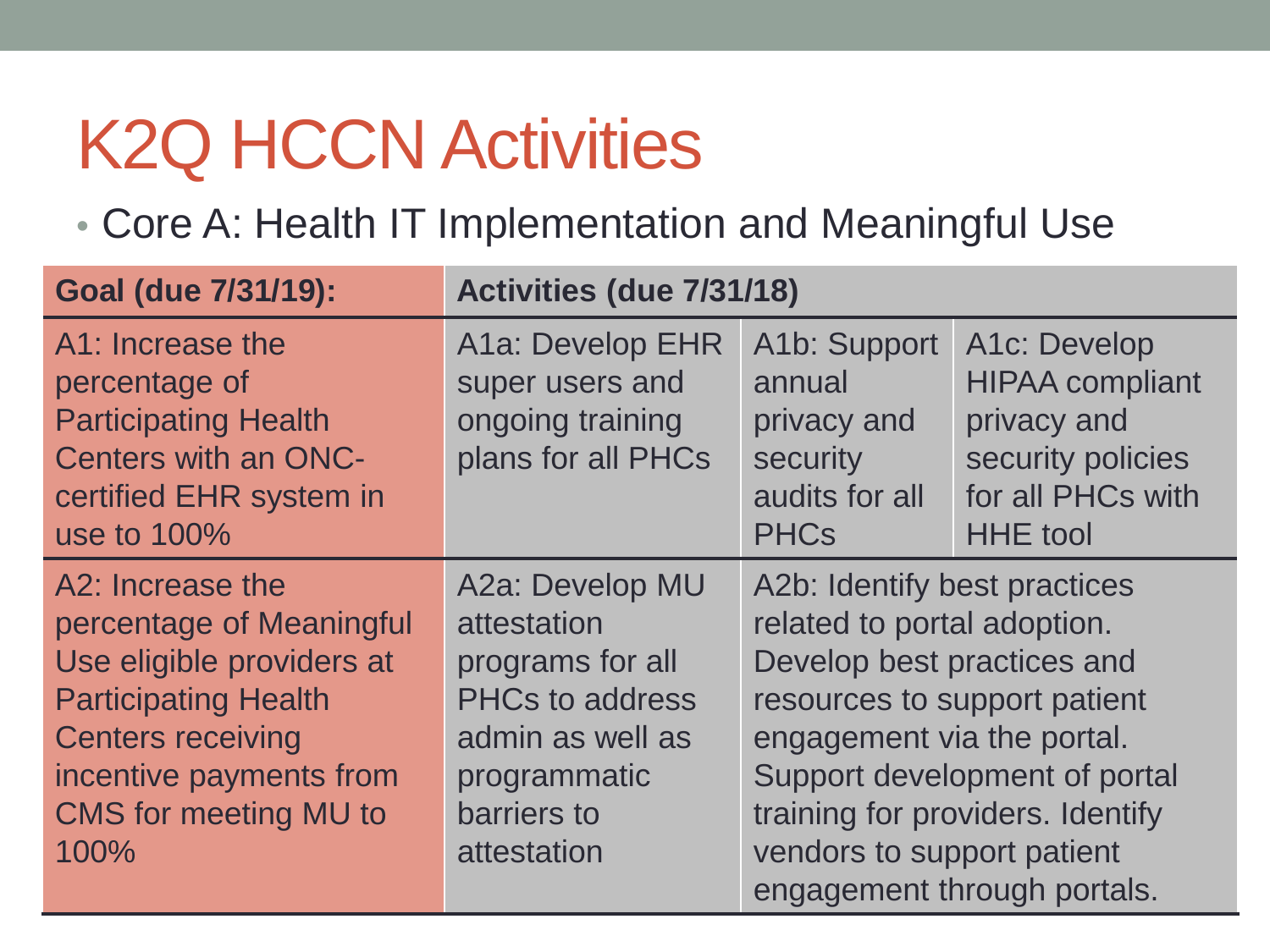• Core B: Data Quality and Reporting

| <b>Goal (due 7/31/19):</b>                                                                                                              | Activities (due 7/31/18)                                                                     |                                                                                                                |  |
|-----------------------------------------------------------------------------------------------------------------------------------------|----------------------------------------------------------------------------------------------|----------------------------------------------------------------------------------------------------------------|--|
| Goal B1: Increase the percentage                                                                                                        | <b>B1a: Support data</b>                                                                     | <b>B1b: Roll out a training</b>                                                                                |  |
| of PCHs that electronically extract                                                                                                     | validation projects                                                                          | introducing key staff to                                                                                       |  |
| data from an EHR to report all                                                                                                          | for all PHCs and                                                                             | healthcare data analytics                                                                                      |  |
| <b>UDS Clinical Quality Measure</b>                                                                                                     | creation of                                                                                  | through an online, self-                                                                                       |  |
| data on all of their patients to                                                                                                        | remediation work                                                                             | paced platform. Adapt an                                                                                       |  |
| 100%                                                                                                                                    | plans                                                                                        | online training for HCCN.                                                                                      |  |
| B2: Increase the percentage of<br><b>PHCs generating quality</b><br>improvement reports at the site<br>and clinical team levels to 100% | <b>B2a: Facilitate</b><br>trainings and HIT<br>customizations for<br>provider<br>dashboards. | <b>B2b: Support</b><br>incorporation of site and<br>provider level reporting<br>into existing CQI<br>processes |  |
| B3: Increase the percentage of                                                                                                          | <b>B3a: Develop</b>                                                                          | <b>B3b: Support system</b>                                                                                     |  |
| PHCs that integrate data from                                                                                                           | data integration                                                                             | modifications to allow for                                                                                     |  |
| different service types and/or                                                                                                          | plan for non-                                                                                | integration of SDH data                                                                                        |  |
| providers to 100%                                                                                                                       | clinical data                                                                                | into EHR                                                                                                       |  |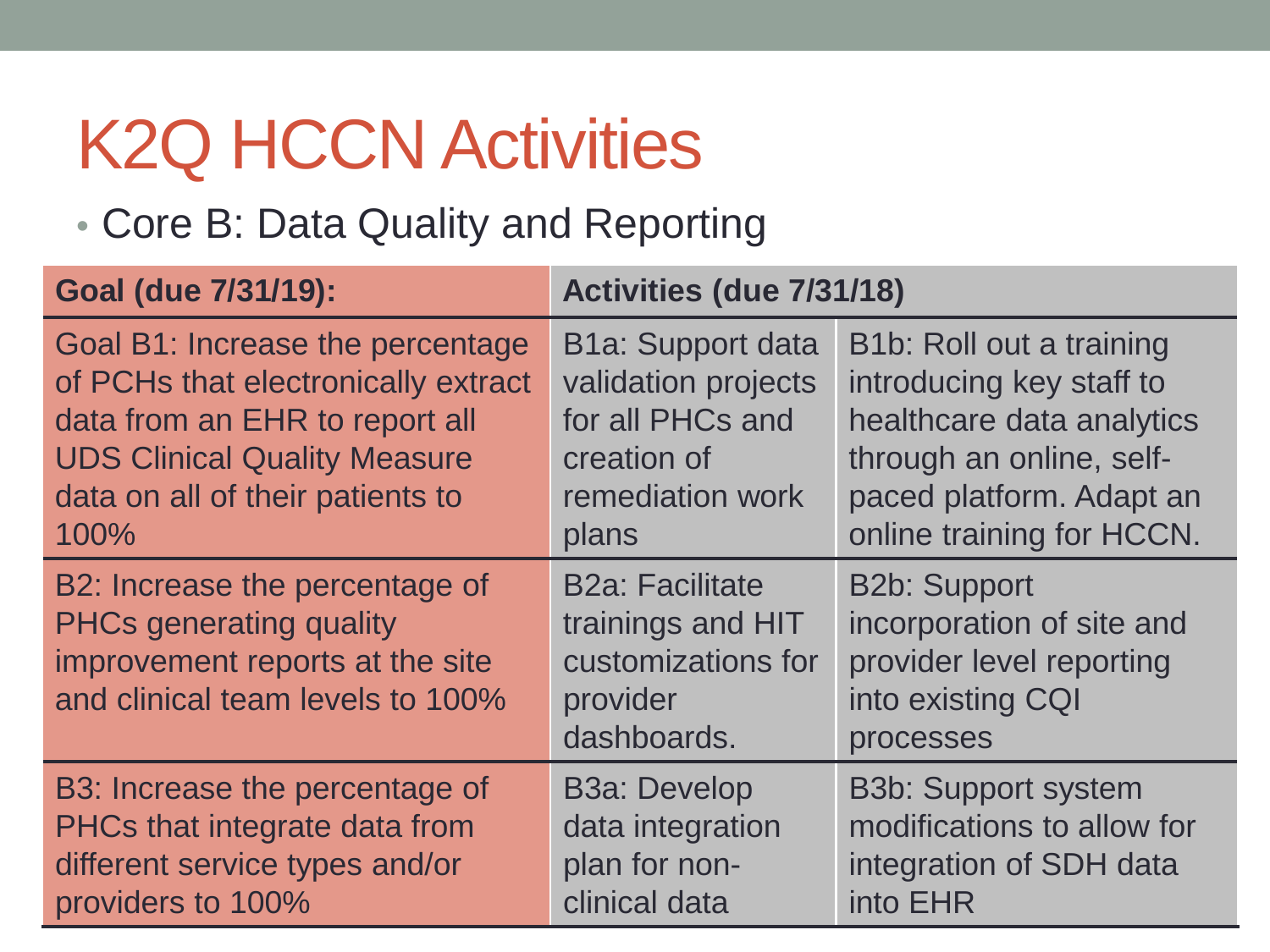• Core C: HIE and Population Health Management

| <b>Goal (due 7/31/19):</b>                                                                                                                                            | Activities (due 7/31/18)                                                                                                                                        |                                                                                                                                                                                                                                                       |  |
|-----------------------------------------------------------------------------------------------------------------------------------------------------------------------|-----------------------------------------------------------------------------------------------------------------------------------------------------------------|-------------------------------------------------------------------------------------------------------------------------------------------------------------------------------------------------------------------------------------------------------|--|
| C1: Increase the percentage<br>of PHCs that improve care<br>coordination through health<br>information exchange with<br>unaffiliated providers or<br>entities to 100% | C1a: Provide project<br>management and<br><b>HIT customizations</b><br>to connect all PHCs<br>to local HIE projects                                             | C1b: Develop transitional<br>care management policies<br>and procedures to take<br>advantage of HIEs                                                                                                                                                  |  |
| C2: Increase the percentage<br>of PHCs using health<br>information exchange to<br>support population health<br>management to 100%.                                    | C <sub>2</sub> a: Roll out a<br>training introducing<br>key staff to PHM<br>through an online,<br>self-paced platform.<br>Adapt an online<br>training for HCCN. | C <sub>2</sub> b: Review mobile tools to<br>support PHM, in particular<br>secure texting services.<br><b>Review policies and</b><br>procedures to ensure HIPAA<br>compliant texting. Identify<br>cohort interested in adopting<br>these technologies. |  |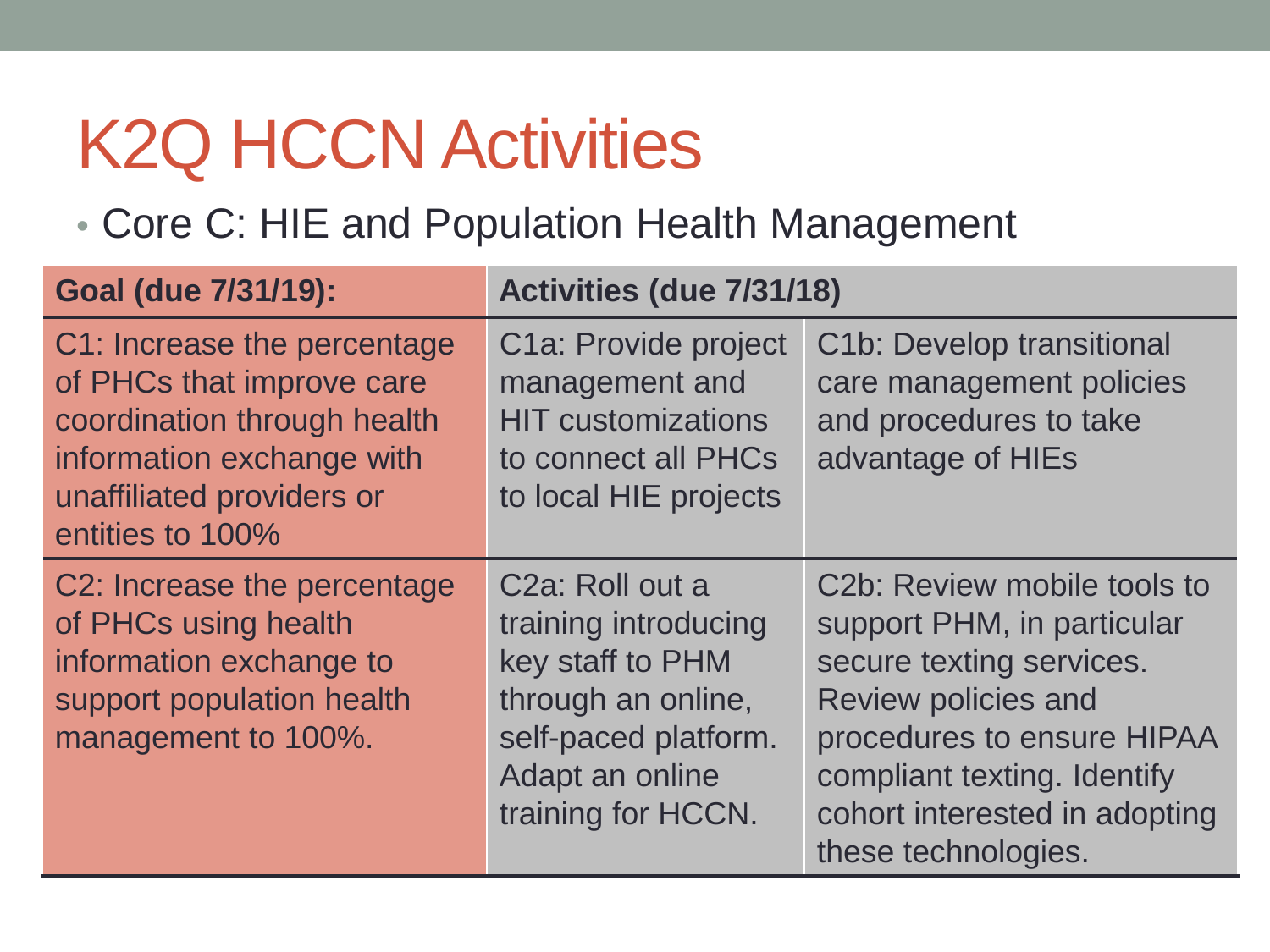#### • Core D: Quality Improvement

| <b>Goal (due 7/31/19):</b>                                                                                                                  | Activities (due 7/31/18)                                                                                         |                                                                                                                                                                  |  |
|---------------------------------------------------------------------------------------------------------------------------------------------|------------------------------------------------------------------------------------------------------------------|------------------------------------------------------------------------------------------------------------------------------------------------------------------|--|
| <b>Goal D1: Increase the</b><br>percentage of PHCs that meet<br>or exceed HP2020 goals on at<br>least five selected UDS CQMs<br>to 100%     | D1a: Develop HCCN<br><b>CQM</b> tracking and<br>monitoring program<br>for 5 identified CQMs                      | D <sub>1</sub> b: Support diabetes<br>management project for<br><b>HCCN</b> members through<br>online, self-paced training                                       |  |
| D2: Increase the percentage<br>of PHCs that improved the<br>value, efficiency, and/or<br>effectiveness of health center<br>services to 100% | D <sub>2</sub> a: Develop tools<br>and resources to<br>support telehealth<br>capability and billing<br>processes | D2b: Roll out a training<br>introducing key staff to<br>value-based payment<br>through an online, self-<br>paced platform. Adapt an<br>online training for HCCN. |  |
| D3: Increase the percentage<br>of PHC sites that have current<br><b>PCMH</b> recognition to 100%                                            | D <sub>3a</sub> : Provide<br>education for NCQA<br>2017 Standards and<br><b>Joint Commission</b>                 | D3b: Provide hands-on<br>project management<br>support for PCMH<br>applications                                                                                  |  |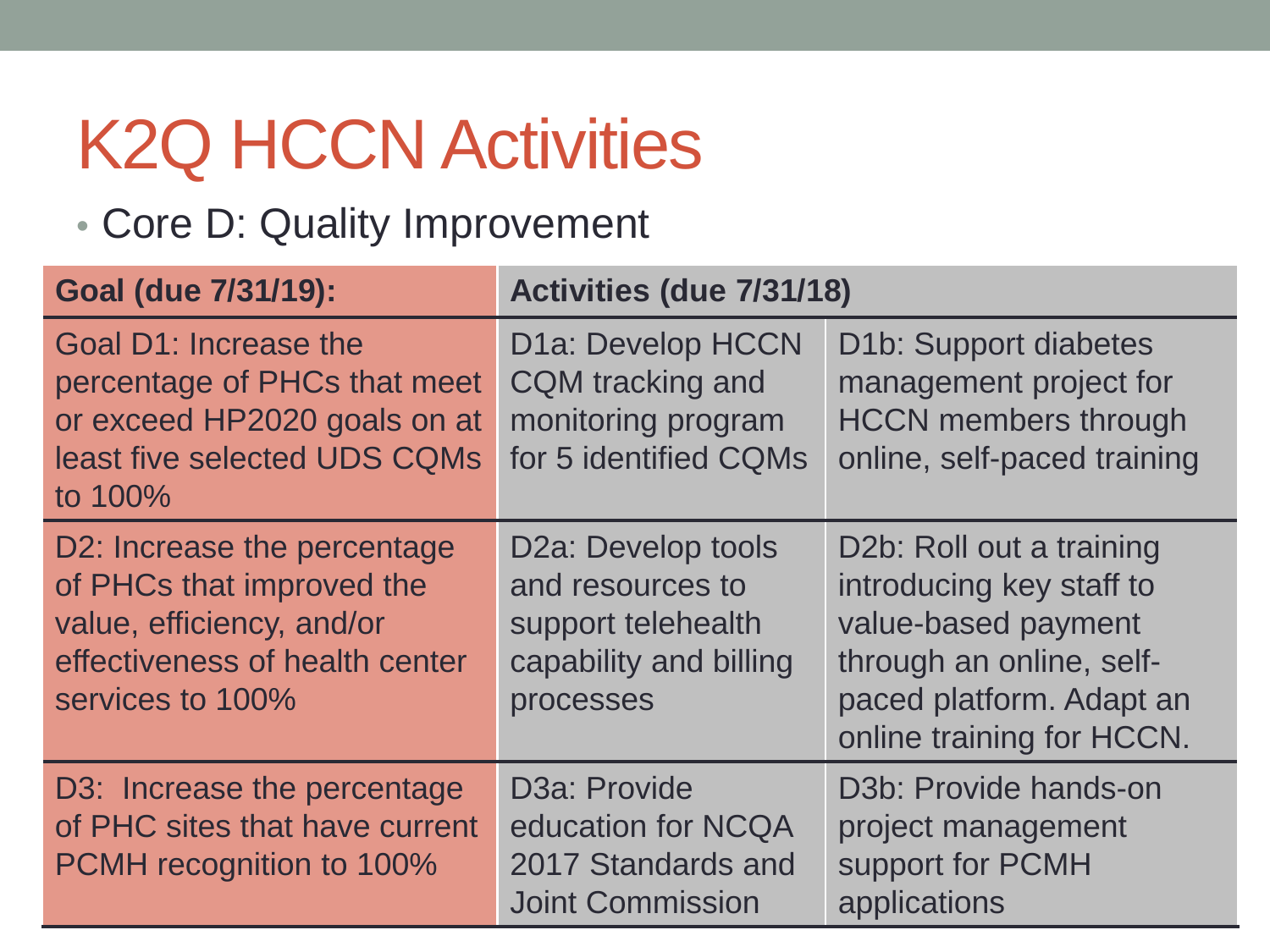#### **Satisfaction** with HCCN **Services**

• High level of satisfaction with activities as well as skills of HCCN staff

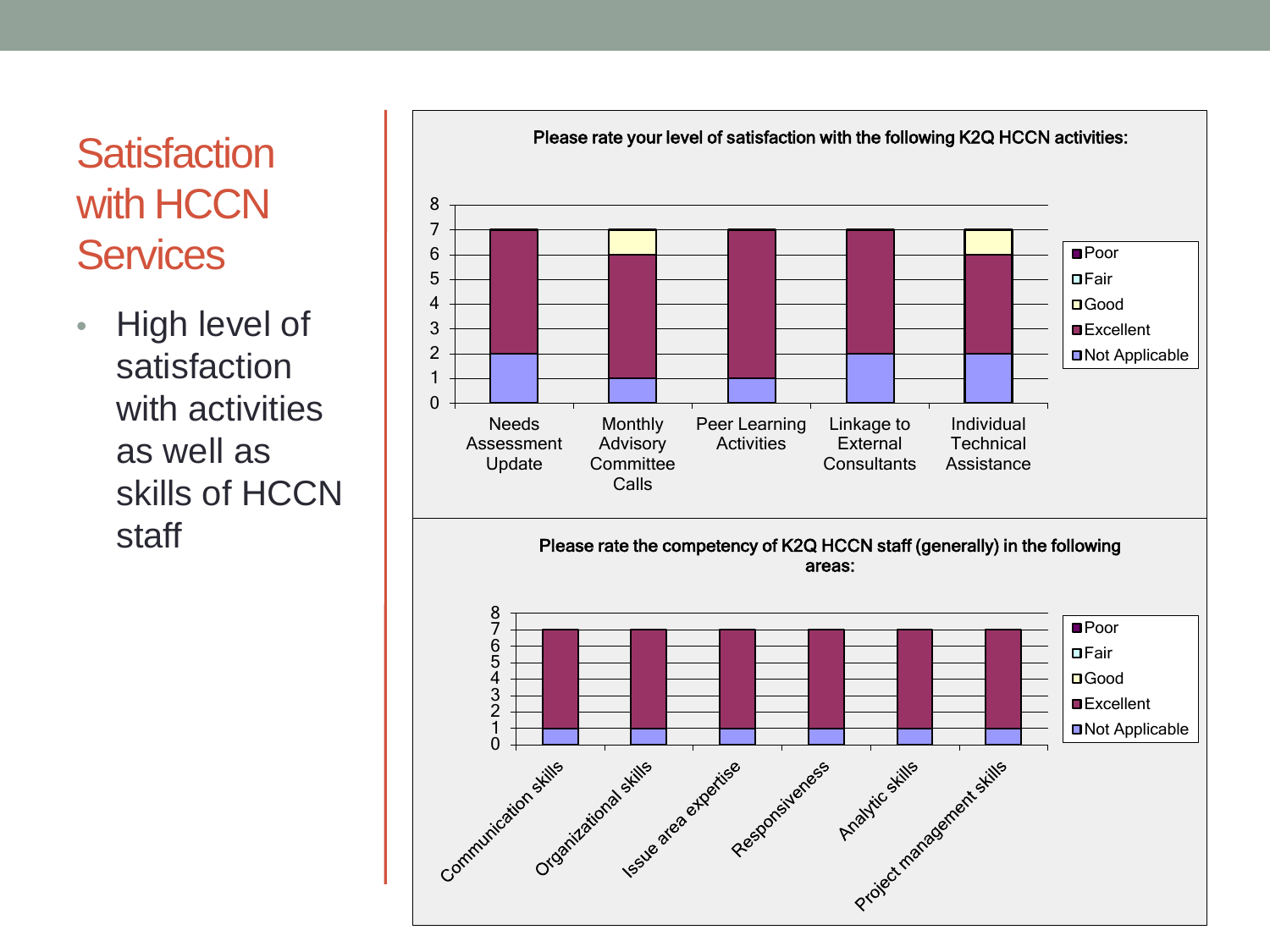#### **Progress** towards work plan

- Made progress towards HCCN goals
- PCMH didn't budge for member health centers
- Want to improve on this in the future